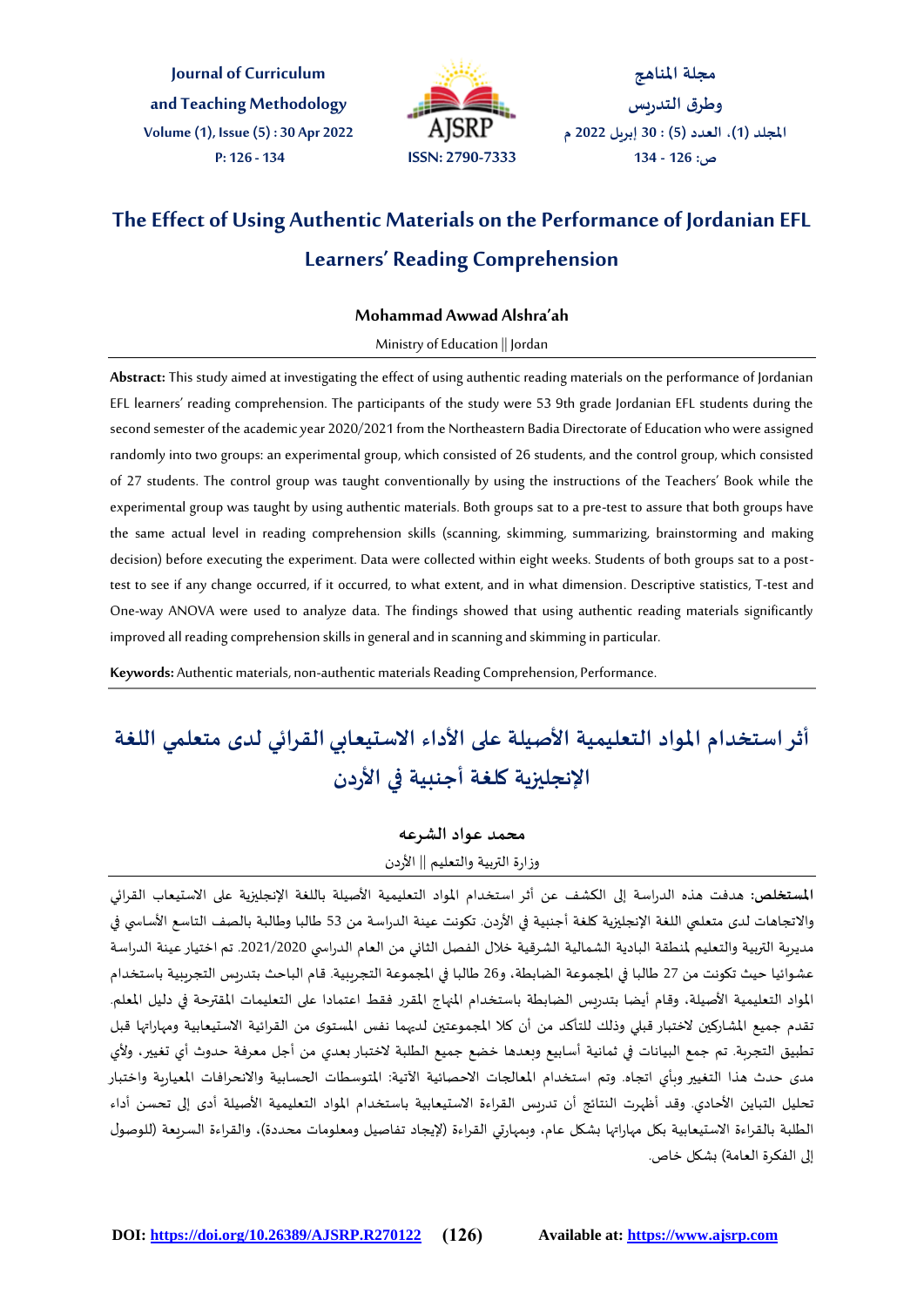**الكلمات املفتاحية:** املواد التعليمية الصيلة، املواد التعليمية غير الصيلة، االستيعاب القرائي، الداء.

# **Introduction.**

The terms authentic and non-authentic materials were used to differentiate between the two types. One of the important issues in looking at the role of materials in ESP is that of authenticity. Authentic materials are of vital importance in language classrooms in general and in ESP classes in particular. Authentic material has to fulfill some features in order to achieve the teaching objectives. One can judge material authenticity by its relevance to the learners' needs, its applicability in real-life situations, its truthfulness and its updating (Widdowson, 1990,& Harmer, 2001).

Kilickaya (2004) stressed that authentic materials give learners the opportunity to interact with the real language and content rather than the form, through filling the gap between competency and performance of the language learners. He adds that students considerably feel that they are learning a target language as it is used in our daily life.

Berardo (2006) discussed the benefit from using authentic materials inside classroom is to expose students to real language that used in a real context. Also it promotes motivation and encouragement, and provides students with a sense of achievements through further reading. Moreover, authentic materials promote different skills by using real language rather than artificial language. Benavides (2010) reported that the significance of implying authentic materials in EFL setting and their role for English teachers to improve their student's ability to face real language situation. He concluded that authentic materials presents teaching materials in a different and effective way, supporting in this way class communication Similarly, Shirai (2013) conducted a study to examine the extent to which authentic materials affect Japanese university students' classroom motivation, seeking an effective way to teach mixedlevel language classes at universities. He also tried to explore the relationship between enjoyableness and meaningfulness of teaching materials to seek the most effective way of using authentic materials, and discusses the effects of other possible factors such as activities and topics. A questionnaires consisting of eight motivation items as quantitative data and journal entries and learners' comments in semistructured interviews as qualitative data were collected and analyzed. The sample of the study were (117) students of national science university located in Tokyo, Japan. Shirari concluded that appropriate use of authentic materials, especially enjoyable ones, can be helpful for university teachers of relatively larger classes of freshmen with mixed proficiency levels to raise their L2 motivation

Ghanbari& Shamsaddini (2015) investigated the using of authentic materials in vocabulary teaching which can be an effective way for acquiring vocabulary knowledge by selecting the most suitable authentic texts, taking into consideration students' level, age, gender, interests, and needs. They showed that authentic materials can fill the gap between the unreal situations of classes and the real world situations, stressing that the activities which are designed for these materials and classes should be related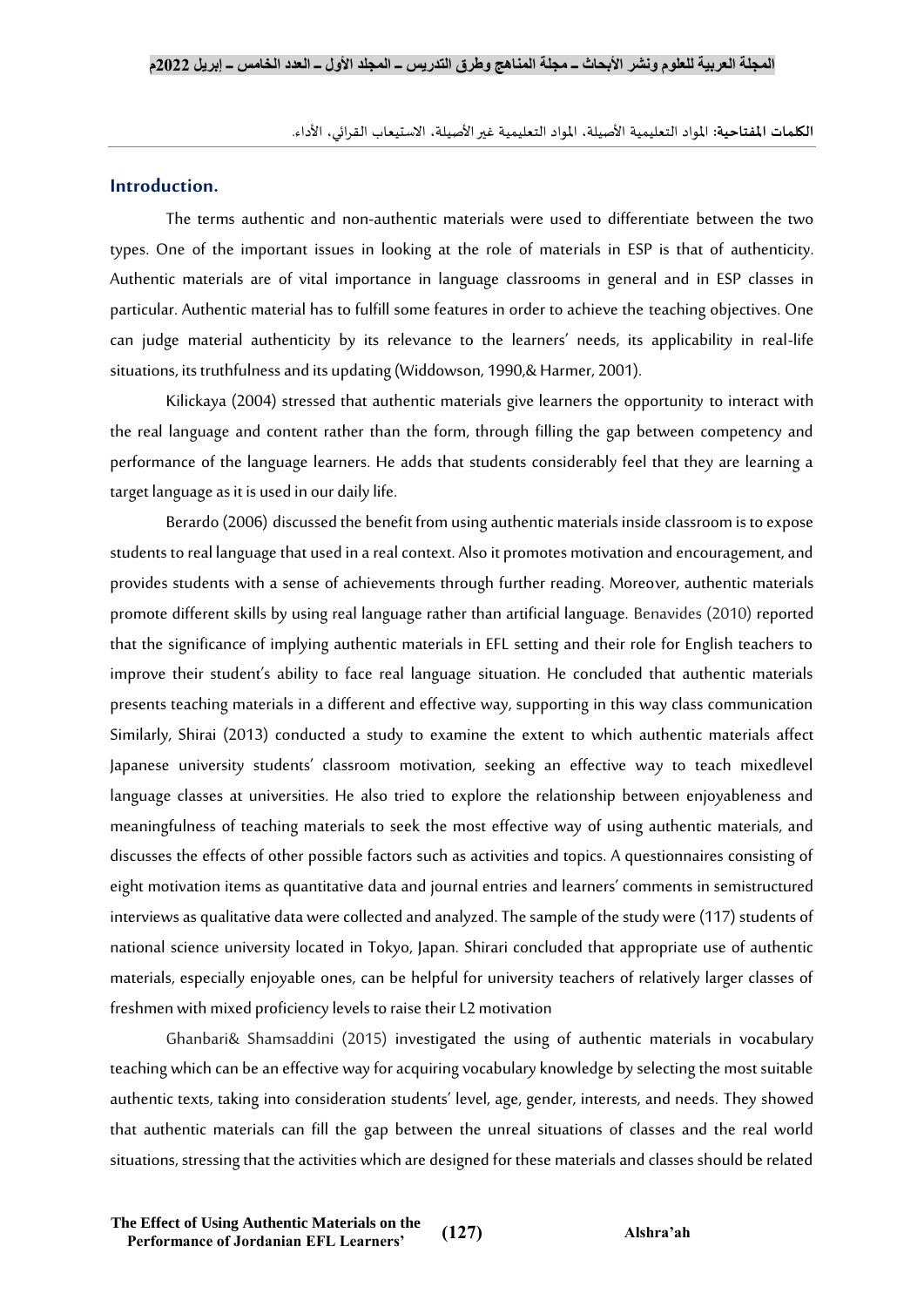#### **المجلة العربية للعلوم ونشر األبحاث ــ مجلة المناهج وطرق التدريس ــ المجلد األول ــ العدد الخامس ــ إبريل 2022م**

to real life. Moreover, they should contain some communicative tasks that can be attained by mixing authentic materials with communicative activities.

Aftab and Salahuddin (2015) conducted a study to tackle the varied perspectives towards authenticity and discussed the effect of utilizing authentic texts instead of the traditionally used passages on the Grades VI and VII students in an Asian ESL context, namely Pakistan. They stressed that the reading comprehension abilities of more proficient and average learners who were exposed to authentic texts improved significantly as compared to the abilities of those who only had exposure to the traditional textbook material.

Marzban and Davaji (2015) explored the effect of studying authentic texts in classrooms on reading comprehension and motivation of intermediate language learners. They concluded that there was a strong relationship between authentic texts and reading comprehension of intermediate learners. They stated that authentic reading can increase not only students' comprehension but also promote other aspects of language learning such as motivation.

Assiddiq (2019) investigated the use of authentic materials to develop the reading comprehension achievement of Indonesian EFL Students. The findings of his study showed that the use of authentic materials was effective than pedagogic materials to develop reading comprehension achievement of the first year students. The findings also revealed that authentic materials were effective to develop students' reading motivation.

Mohammed (2021) examined how teaching through authentic material to intermediate learners can be made more effective and primarily learners' views of the use of authentic material in language learning. The study revealed that the use of authentic material was effective in fusing the real world with the classroom and considerably enliven the ESL/EFL class and the entire learning experience. Thus, exposing the students to cultural features and references especially is bound to spawn a deeper understanding of and a sustained interest in the subject.

Namaziandost, Razmi, Tilwani, & Gilakjani (2022) investigated the effect of using authentic materials on English as a foreign language learners' reading comprehension, reading motivation, and reading anxiety.They reported that authentic materials enhanced Iranian learners' reading motivation and their reading comprehension ability. In addition, the findings illustrated that the use of authentic texts significantly improved EFL learner's anxiety in the experimental group.

#### **Statement of the problem:**

EFL learners face difficulties in reading comprehension skill and its sub skills since the use of authentic materials is essentially rare in the Jordanian EFL contexts. However, teaching authentic both written and spoken texts that are rich in vocabulary might develop productive skills of the learners.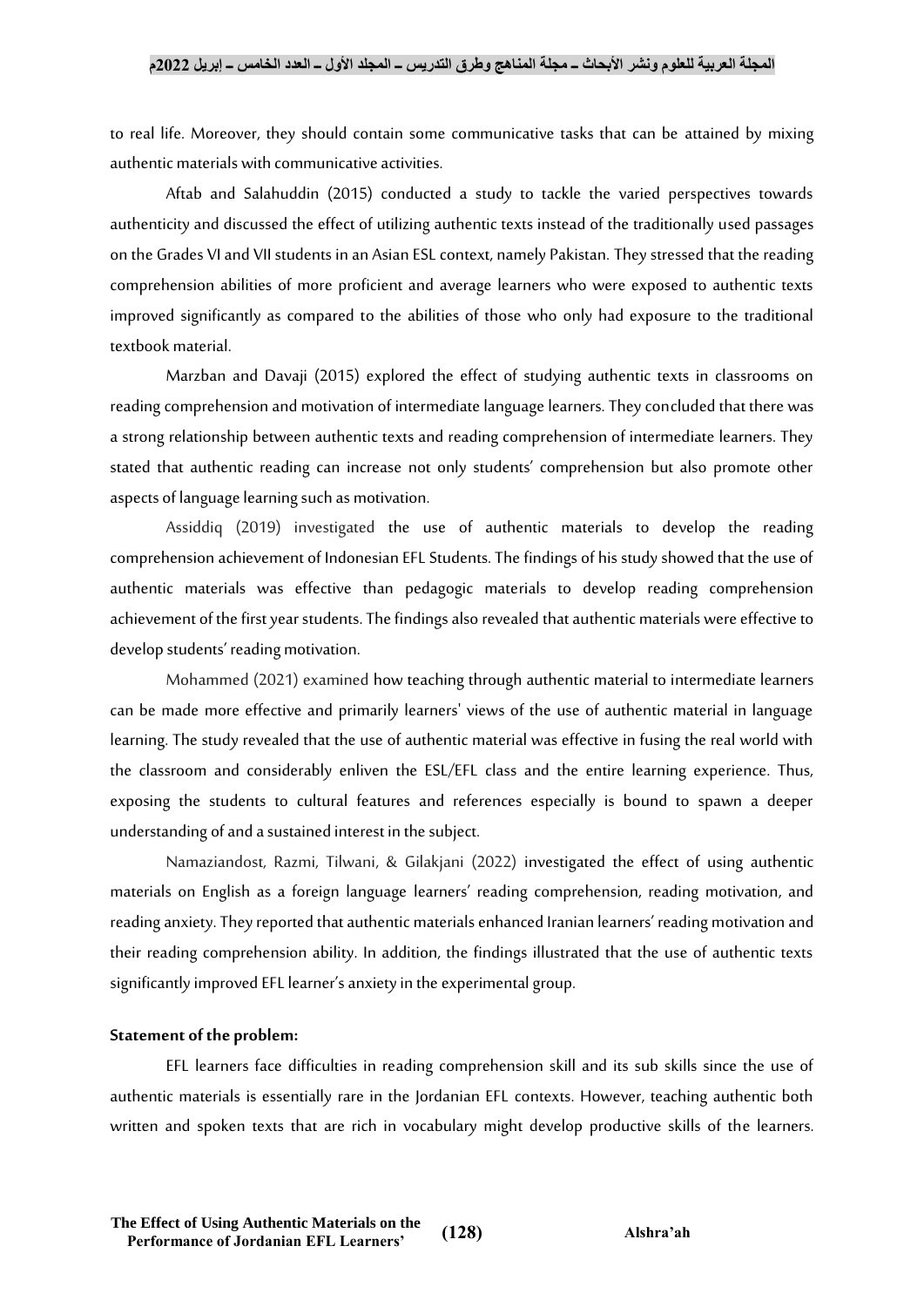Accordingly, this paper investigates the effect of using authentic materials on Jordanian EFL students' reading comprehension and attitudes.

#### **Significant of the study:**

This paper is an attempt to investigate the effect of the use of authentic materials on Jordanian EFL Learners' reading comprehension to enable students to use English to communicate inside the classroom. This paper is also meant provide steak holders and curricula designers of ideas about how to include authentic materials in EFL textbooks.

#### **Questions of the study:**

- 1- Are there any statically significant differences between the experimental group and the control group at  $\alpha \le 0.05$  on the reading comprehension due to the use of authentic materials?
- 2- Are there any statically significant differences between the experimental group and the control group at  $\alpha \leq 0.05$  on the reading comprehension sub-skills (scanning, skimming, summarizing, brainstorming and making decision) due to the use of authentic materials?

## **Definitions of Terms:**

Authentic materials: materials reflect the real world language like TV commercials, films, news items, weather forecasts, radio talks, interviews, articles, train timetables, advertisements, brochures, and application forms.

Reading comprehension: constructing meaning and decoding the written words and then using background knowledge to construct an understanding of the writer's message.

#### **Limitations of the study:**

The relevant limitations of this study include the following: first, the sample size is small and only includes a random sample of 9th grade EFL students from the North/West Badia directorate in the second semester of the academic year 2020/2021. Second, the duration of the study is limited to a period of 8 weeks. It is also limited to authentic materials and their effect on students' reading comprehension.

#### **Participants of the Study:**

The participants are (53) Jordanian EFL 9th grade students from North/West Badia Directorate of Education who were randomly assigned into an experimental group (26) and a control group (27) during second semester of the academic year 2020/2021.

#### **Instrumentation:**

This study used two instruments: a pre-test, which was administered by the researcher before the experiment to decide the actual level of both groups in reading before starting the experiment. After two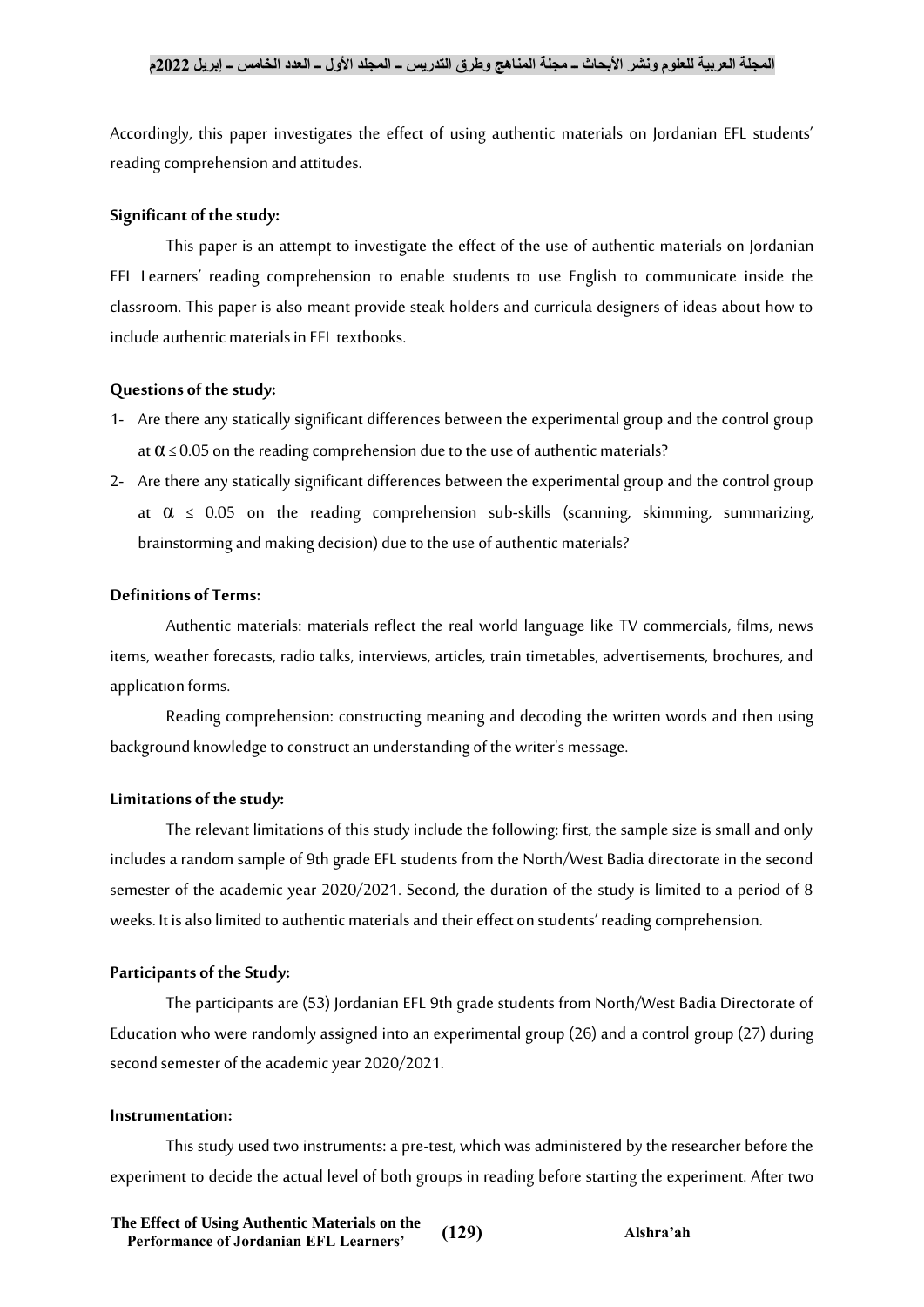months, post-test was administered to determine if authentic materials have any effect on students' reading comprehension.

#### **Validity and Reliability:**

A group of jury who are specialized in TEFL, CALL, linguistic and literature validated the pre/posttests. Those experts were asked to review the instruments of the study. Remarks comments and recommendations of these experts were taken into account .They checked the test regarding the distribution of the scores, the content, form, grammar and time needed to answer the questions. To establish the reliability of the pre/post-tests, the test-retest technique was used. The reliability was 90% which is considered appropriate for the purpose of the study.

#### **Design of the Study:**

This study follows the quasi-experimental design in term of using pre/post-tests. The experimental was taught in term of using authentic materials for 8 weeks while the control group was taught conventionally through the instructions of the Teachers' Book.

#### **Procedures.**

The researcher used videos, pictures, songs, stories, articles and subjects related to English language community. They were taken from British and American magazines and YouTube. A pre-test was administrated for both groups to determine the actual level of the participants' reading comprehension. Participants were asked to listen to audios and watch authentic videos that contained short stories, conversations, dialogues or songs before answering the reading comprehension questions. The control group was taught conventionally through the instructional material suggested Action Pack 9 textbook whereas the experimental group was taught the same topics but by using authentic materials such as videos, pictures, songs and authentic subjects that were purposefully selected by the researcher to cover the same topics and subjects found in Action Pack 9 textbook. The authentic materials used for teaching the experimental group were collected from online British and American newspapers: Daily American, Educational magazines: Time and Time for Kids Sunset and authentic You Tube videos.

#### **Statistical Analysis:**

Descriptive statistics, T-Test, One-Way ANOVA were used to analyze participants' scores on the tests.

#### **Equivalence of the experimental and control groups:**

A reading comprehension test was administrated to both groups to determine the actual level of students before starting the experiment through the use of descriptive statistics as shown in Table 1.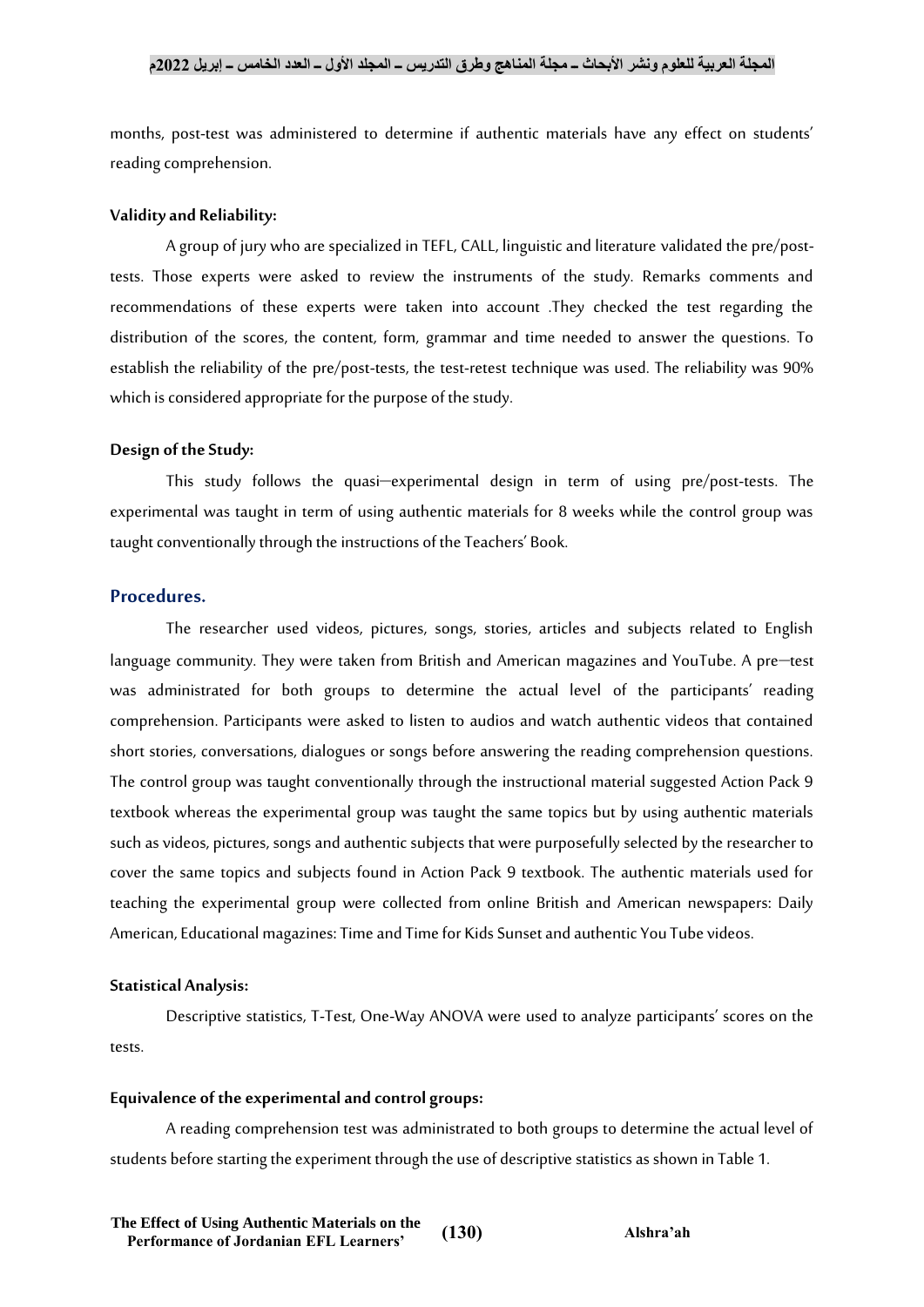| Group        | N  | Mean  | Std.<br>deviation | $H_T$ H | <b>DF</b> | $sig(2-$<br>tailed) |
|--------------|----|-------|-------------------|---------|-----------|---------------------|
| Experimental | 26 | 56.42 | 10.527            | 1.007   | 51        | .319                |
| Control      | 27 | 53.44 | 10.987            |         |           |                     |

# **Table (1) Means, Standard Deviation and T-Test of the Experimental and Control Groups on the Pre-Test**

Table1 shows no statistical differences between the experimental group and the control group. This means that the two groups were equivalent, before starting the experiment.

# **Findings of the Study.**

This section includes three parts: findings related to the first question, finding related to the second question and findings related to the tired question.

# **Findings related to the first question:**

To answer the first question: "Are there any statically significant differences between the experimental group and the control group at  $\alpha \le 0.05$  on the reading comprehension due to the use of authentic materials?" means, standard deviations for the experimental group and the control group scores were analyzed as shown in Table 2.

# **Table (2) Means, Standard Deviation and T-Test Results of Material of Instruction by Group (Experimental, Control)**

| Group        |    | <b>Mean</b> | <b>Std.</b> deviation | $H_TH$ | <b>DF</b> | $sig(2-tailed)$ |
|--------------|----|-------------|-----------------------|--------|-----------|-----------------|
| Experimental | 26 | 75.77       | 10.234                | 7.088  |           | .000            |
| Control      | 27 | 57.74       | 8.207                 |        |           |                 |

Table 2 shows that there are statistically significant differences between the mean scores of the experimental group and the control group reading comprehension due to the material of instruction in favor of the experimental group.

# **Findings Related to the Second Question:**

To answer the second question: "Are there any statically significant differences between the experimental group and the control group at  $\alpha \le 0.05$  on the reading comprehension sub-skills (scanning, skimming, summarizing, brainstorming and making decision) due to the use of authentic materials?" means, standard deviations were calculated as shown in table 3.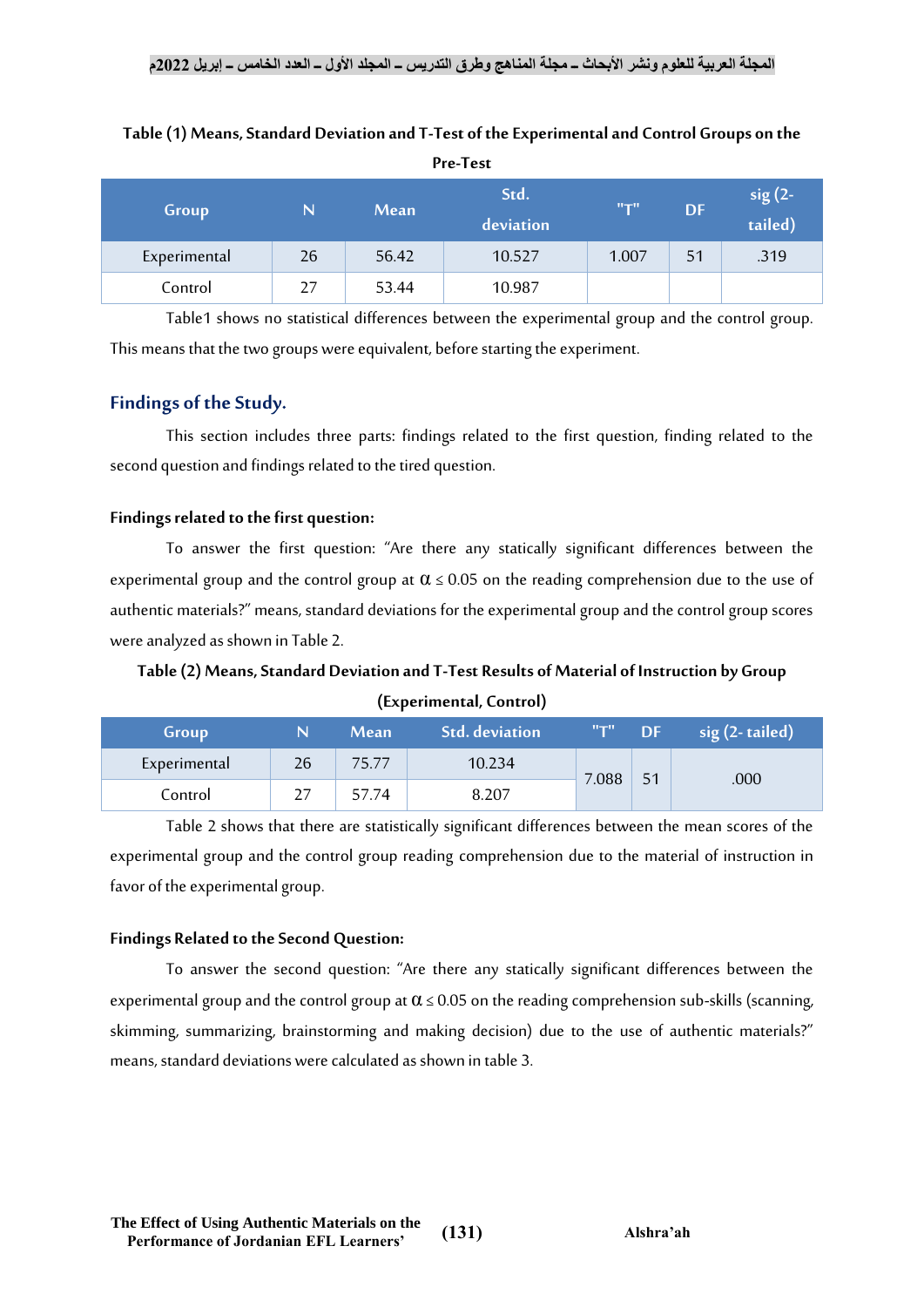# **Table (3) Means and Standard Deviations for Experimental Group Students' Proficiency in Reading Comprehension Sub-Skills due to instructional material (Using Authentic Materials) in Pre and Post Test by Experimental Group.**

| <b>Reading sub-skills</b> |           | <b>Mean</b> | <b>Std. Deviation</b> |
|---------------------------|-----------|-------------|-----------------------|
| Summarization             | Post-test | 13.00       | 3.045                 |
| Scanning                  | Post-test | 14.11       | 3.030                 |
| Skimming                  | Post-test | 14.42       | 3.532                 |
| Brian storming            | Post-test | 13.25       | 2.278                 |
| Decision making           | Post-test | 11.81       | 2.580                 |
| Total                     | Post-test | 66.58       | 12.916                |

One-way ANOVA was used to determine if there are any significant differences between the between the experimental group and the control group due to the use of authentic materials on the reading comprehension sub- skills as shown in Table 4.

**Table (4) One-way ANOVA analysis of the experimental group students' mastery of reading comprehension sub-skills due to the use of authentic materials on the pre/post-tests**

| Group                 | <b>Sum of Squares</b> | DF  | <b>Mean Square</b> |        | Sig. |
|-----------------------|-----------------------|-----|--------------------|--------|------|
| <b>Between Groups</b> | 352.231               | 4   | 88.058             | 16.813 | .000 |
| Within Groups         | 654.692               | 125 | 5.238              |        |      |
| Total                 | 1006.923              | 129 |                    |        |      |

Table 4 shows that there are statistically significant differences in the performance of students of the experimental group for reading comprehension sub-skills due to the use of authentic martials.

# **Discussion.**

The findings of the current study showed that the experimental group outperformed the control group on their reading comprehension performance. This improvement in students' reading comprehension may be due to using authentic materials. In other words, students in the experimental group might have cared more about topics, themes and language from real English culture which might helped them in their real life much more than the non-authentic reading materials. Using authentic materials in FL classes improved and supported teaching and learning process. The findings of the current study is consistent with Miller's (2005) and Thanajaro's (2000), who reported that the use of authentic materials might lead to aural language development. The results of the current study are also in line with Berardo's (2006) who also noted that the use of authentic material was quite useful in improving reading skills and motivates students for future reading. Furthermore, the findings of the current study also showed that the experimental group outperformed the control group in the reading sub- skills which include: scanning, skimming, summarizing, brainstorming and making decision. These findings agree with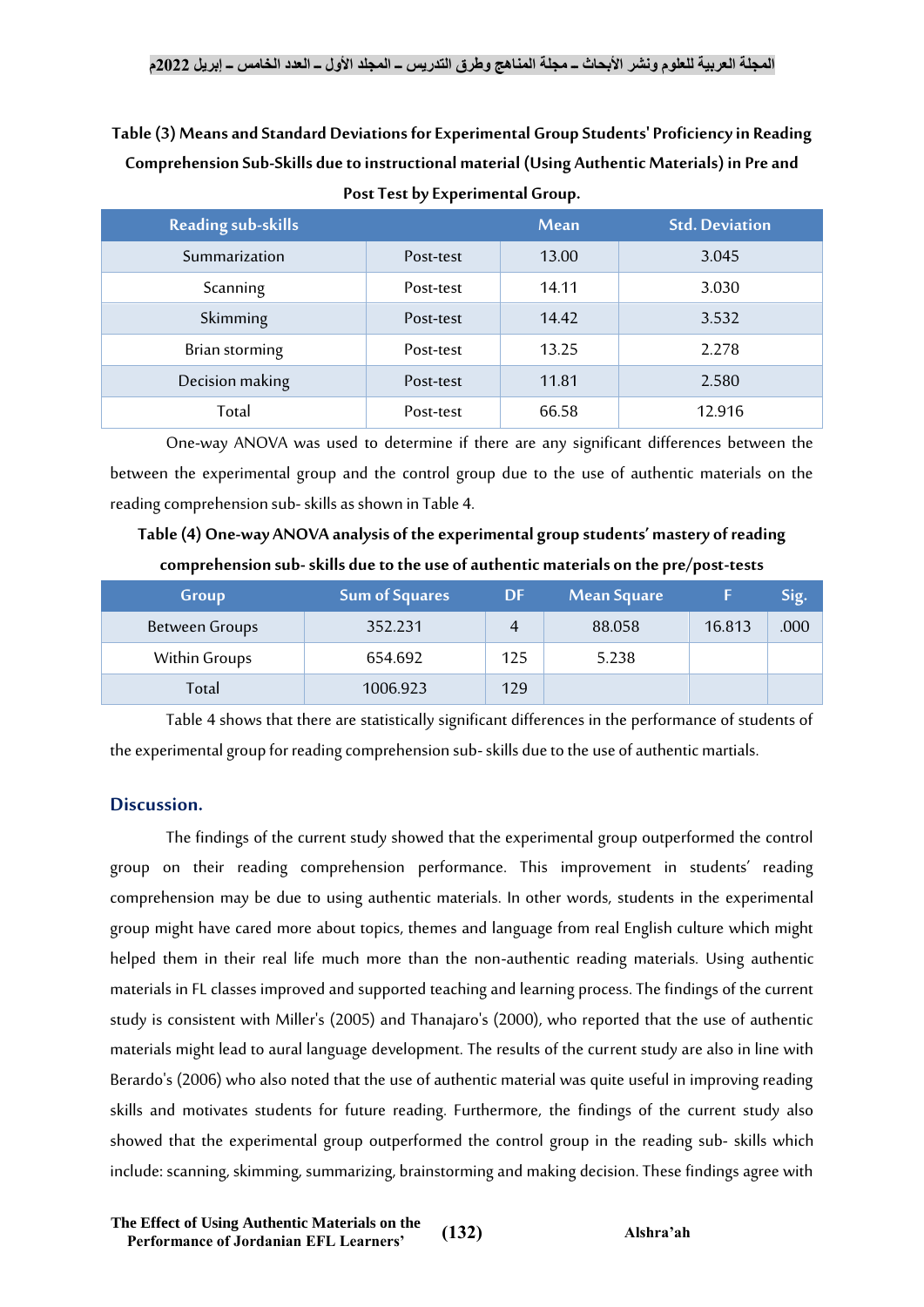### **المجلة العربية للعلوم ونشر األبحاث ــ مجلة المناهج وطرق التدريس ــ المجلد األول ــ العدد الخامس ــ إبريل 2022م**

those of Taylor's (1986) who has stated that summarizing "requires certain written language skills which are apart from and may be more complex than mere reading skills" (p. 206). Moreover, research reported that instructing students in summarization not only enhances their writing ability (Taylor & Beach 1984), but can also facilitate learning (Brown et al. 1981). The results of the current study are also in line with Richard's (2004) who stressed the connection between critical thinking and reading comprehension. Facione (2011) also found that there is a significant correlation between critical thinking and reading comprehension. Finally, the findings of the current study showed that the use of authentic materials motivated students' learning and helped them build a positive attitude toward learning the language. It is highly recommended that authentic materials can be adapted and applied to most classes in teaching comprehension skills.

# **References.**

- Aftab, A., & Salahuddin, A. (2015). Authentic texts and Pakistani learners' ESL reading comprehension skills: A mixed-method study. Language Education in Asia, 6 (2), 122-135.
- Assiddiq, M. A. (2019). Authentic Materials in Reading Comprehension Classroom: Its Effectiveness to Indonesian EFL Students' Achievement. International Journal for Educational for Educational and Vocational Studies,1(7), 707-712.
- Benavides A.A. (2019). The Importance of Using Authentic Materials in EFL Classes. Project Report. Universidad de Narino.
- Berardo, S. A. (2006). The use of authentic materials in the teaching of reading. *The Reading Matrix*, 6 (2),60-69.
- Brown, A. L., Campione, J. C., & Day, J. D. (1981). Learning to learn: On training students to learn from texts. Educational researcher, 10(2), 14-21.
- Facione, P. A. (2011). Critical thinking: What it is and why it counts. *Insight assessment*, 2007,(1), 1-23.
- Ghanbari, N., Esmaili, F., & Shamsaddini, M.R. (2015). The Effect of Using Authentic Materials on Iranian EFL Learners'' Vocabulary Learning. Theory & Practice in Language Studies, 5 (12). 2459-2468
- Harmer, J. (2001). The Practice of English Language Teaching. London: Longman.
- Kilickaya, F. (2004). Authentic materials and cultural content in EFL classrooms. *Online Submission*, 10(7),1-5.
- Marzban, A., & Davaji, S. (2015). The effect of authentic texts on motivation and reading comprehension of EFL students at intermediate level of proficiency. Theory and Practice in Language Studies, 5(1), 85-91.